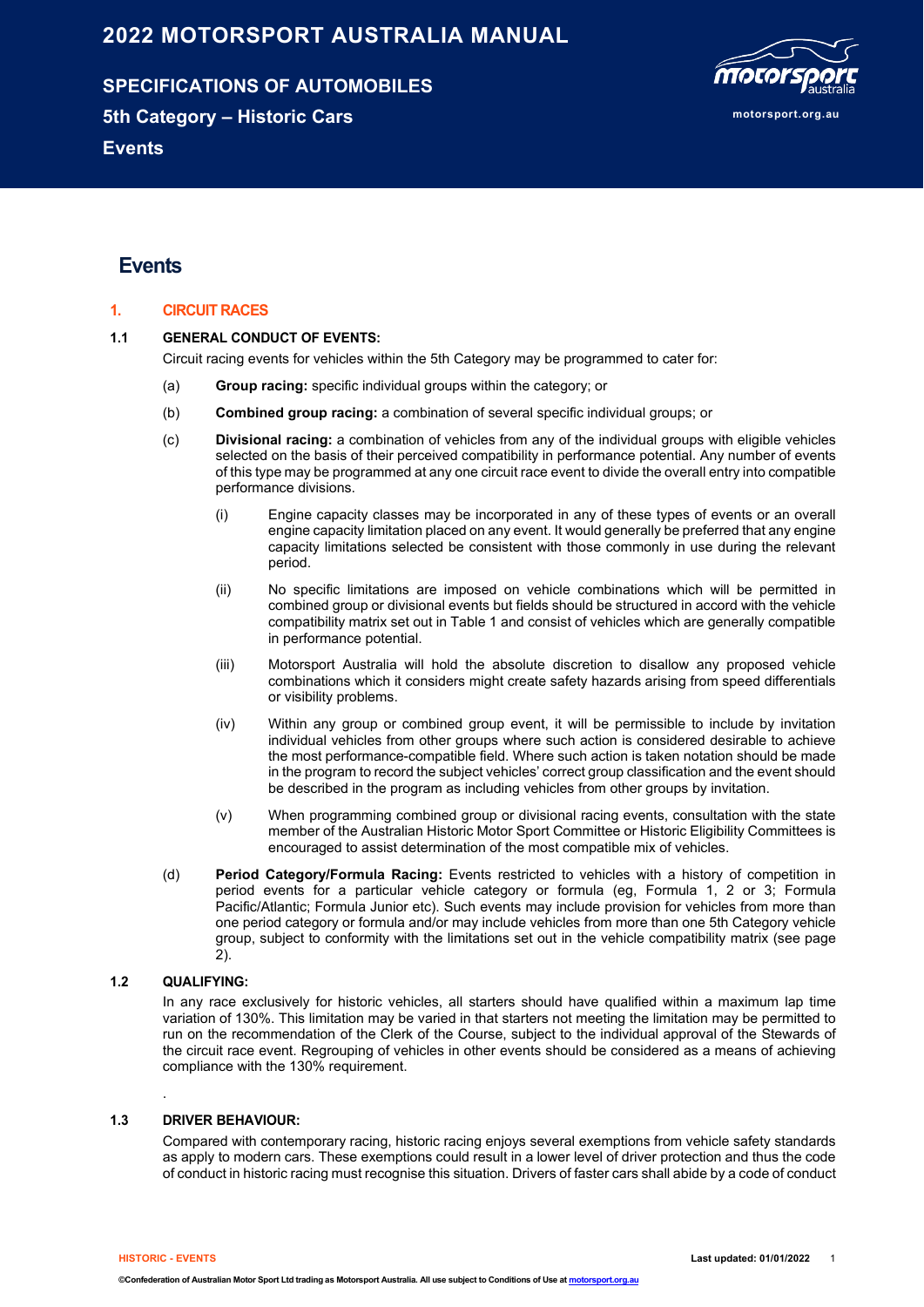whereby they do not seek to improve their position in the race during the lapping of slower cars. Similarly, drivers of cars being lapped must not seek to improve their position in the race when being lapped.

#### **1.4 DRIVING STANDARDS OBSERVERS:**

The appointment of an Australian Historic Motor Sport Committee approved Driving Standards Observer is compulsory at all National Historic events and is highly recommended at all other events conducted under the 5th Category regulations.

# **2. SPEED EVENTS**

#### **2.1 PREAMBLE:**

Classes exclusive to the 5th Category or any group or groups within the 5th Category may be included in any speed events conducted in accordance with the requirements set out in "Speed" in the Motorsport Australia Manual.

|                  | da/Jb | Ka/Kb | Lib/Lo | M racing | sports<br>ż | racing<br>$\circ$ | sports<br>$\circ$ | ш | racing<br>ä. | P sports | 5000<br>ш | Qaracing | racing<br>$\frac{a}{c}$ | Qa<br>sports | sports<br>$\frac{6}{5}$ | racing<br>Ra | Rb racing | sports<br>æ | sports<br>æ | > |                  |
|------------------|-------|-------|--------|----------|-------------|-------------------|-------------------|---|--------------|----------|-----------|----------|-------------------------|--------------|-------------------------|--------------|-----------|-------------|-------------|---|------------------|
| Ja/Jb            | А     | А     | A      | A        | А           | c                 | c                 | с | c            | c        | с         | c        | c                       | C            | с                       | c            | c         | c           | c           | C | Ja/Jb            |
| Ka/Kb            | A     | A     | A      | А        | A           | с                 | с                 | с | с            | C        | с         | c        | с                       | c            | с                       | с            | c         | с           | с           | с | Ka/Kb            |
| <b>Lb/Lc</b>     | A     | A     | А      | A        | А           | c                 | c                 | c | c            | c        | c         | c        | с                       | c            | c                       | c            | c         | c           | с           | с | <b>Lb/Lc</b>     |
| M racing         | B     | в     | А      | A        | в           | Α                 | B                 | B | с            | C        | с         | c        | с                       | c            | с                       | с            | c         | с           | с           | B | M racing         |
| M sports         | B     | в     | A      | B        | А           | в                 | А                 | c | с            | c        | c         | c        | c                       | c            | с                       | c            | с         | c           | с           | с | M sports         |
| O racing         | C     | c     | c      | A        | в           | Α                 | в                 | A | A            | B        | c         | B        | c                       | c            | c                       | c            | c         | c           | c           | B | O racing         |
| O sports         | c     | c     | с      | в        | А           | в                 | A                 | с | в            | A        | c         | B        | с                       | B            | с                       | c            | c         | в           | с           | с | O sports         |
| F                | C     | с     | c      | B        | с           | Α                 | с                 | Α | B            | с        | с         | c        | с                       | c            |                         | с            | c         | с           | c           | B | F                |
| P racing         | c     | c     | с      | c        | c           | A                 | B                 | B | A            | B        | c         | B        | в                       | c            | с                       | c            | B         | с           | с           | с | P racing         |
| P sports         | C     | c     | c      | c        | c           | в                 | Α                 | с | в            | A        | с         | B        | с                       | Α            | в                       | с            | c         | в           | B           | с | P sports         |
| F 5000           | c     | с     | c      | c        | c           | c                 | c                 | c | в            | с        | Α         | в        | А                       | c            | в                       | A            | А         | с           | B           | c | F 5000           |
| Qa racing        | C     | c     | c      | C        | c           | B                 | B                 | c | B            | B        | B         | A        | B                       | B            | в                       | A            | B         | в           | с           | с | Qa racing        |
| <b>Qb</b> racing | с     | c     | с      | c        | c           | c                 | c                 | c | в            | c        | А         | в        | A                       | c            | в                       | A            | А         | с           | B           | с | <b>Qb</b> racing |
| Qa sports        | C     | c     | c      | с        | c           | с                 | B                 | с | с            | A        | с         | B        | с                       | Α            | А                       | в            | с         | A           | B           | с | Qa sports        |
| Qb sports        | с     | с     | c      | с        | в           | c                 | с                 | с | с            | B        | в         | в        | в                       | A            | А                       | с            | в         | в           | A           | с | Qb sports        |
| Ra racing        | c     | c     | c      | C        | c           | c                 | c                 | c | c            | C        | Α         | A        | A                       | в            | с                       | А            | B         | в           | B           | c | Ra racing        |
| Rb racing        | c     | с     | c      | c        | c           | c                 | C                 | c | в            | с        | А         | в        | Α                       | c            | в                       | B            | A         | с           | B           | c | <b>Rb</b> racing |
| Ra sports        | c     | c     | c      | С        | c           | с                 | C                 | c | c            | B        | с         | B        | с                       | A            | в                       | B            | c         | A           | Α           | с | Ra sports        |
| <b>Rb</b> sports | с     | c     | c      | c        | c           | c                 | с                 | c | с            | в        | в         | C        | в                       | B            | A                       | в            | B         | A           | A           | с | <b>Rb</b> sports |
| v                | Ć     | Ć     | c      | B        | c           | B                 | c                 | B | c            | c        | Ć         | c        | Ć                       | c            | с                       | c            | Ć         | с           | с           | A | ۷                |

#### **TABLE 1: HISTORIC VEHICLES: GROUP COMPATIBILITY CHART – RACING AND SPORTS CARS**

| A | Combination always acceptable: most<br>desirable compatibility                                                                                                               | Gene<br>desin |
|---|------------------------------------------------------------------------------------------------------------------------------------------------------------------------------|---------------|
| в | Combination acceptable where made<br>necessary by entry numbers for categories;<br>regrouping during meeting may be<br>necessary on recommendation of Clerk of<br>the Course | princ         |
| c | Combination not recommended; a Targeted<br>Risk Assessment should be completed for<br>combinations of cars in this designation                                               |               |

**Frally** able iples: Groups P, Q and R should not be grouped with earlier vehicles

Formula Ford vehicles should be grouped in separate fields where possible

Formula V vehicles should be grouped in separate fields where possible

Closed sports, GT and Touring Car vehicles should be grouped separately from open-wheeled vehicles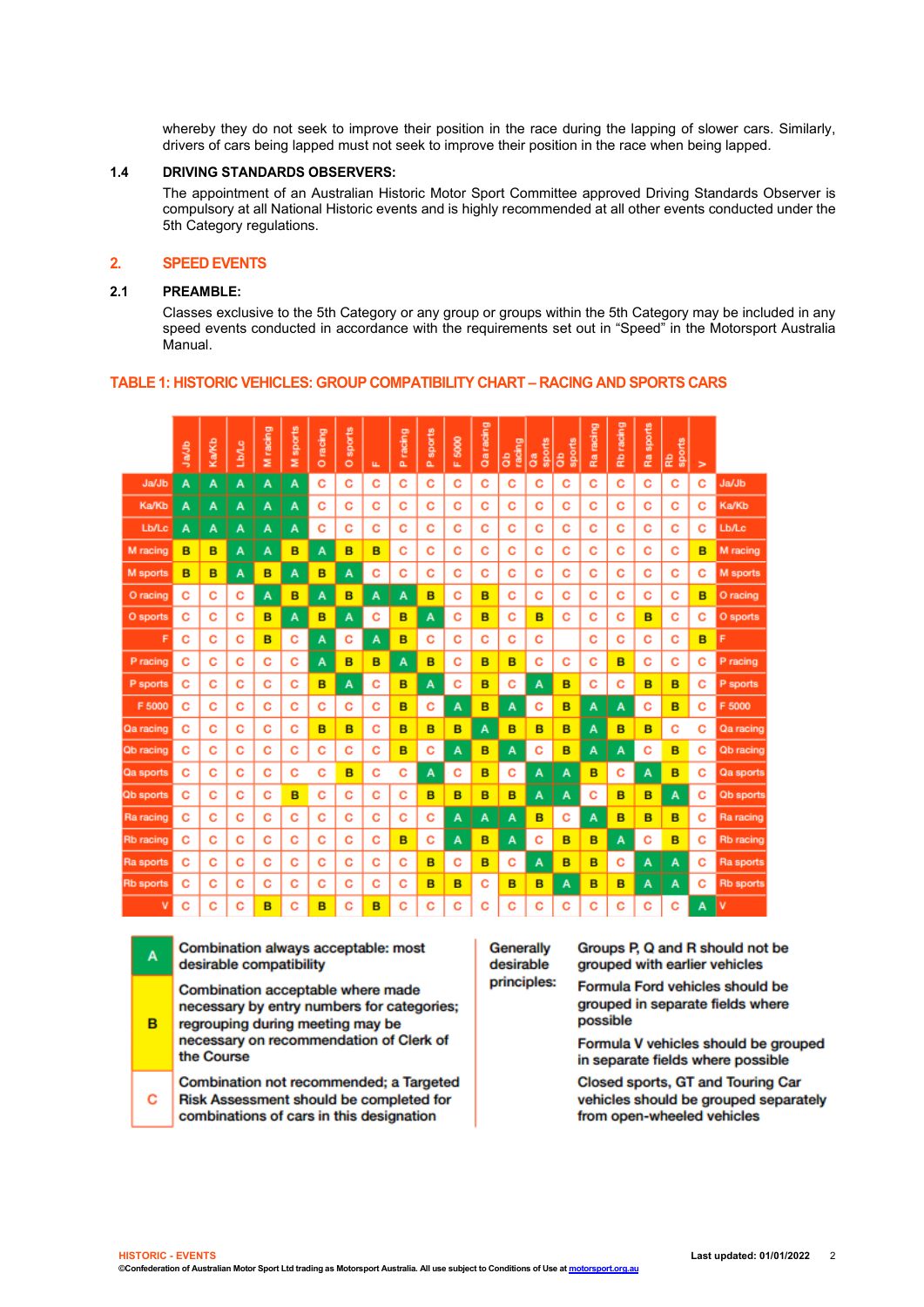|                      | Sa | Sb | <b>Sc</b> | T۲ | Na | App J | <b>Nb</b> | <b>SP</b> | <b>Nc</b> | IP | A | c | U* |           |
|----------------------|----|----|-----------|----|----|-------|-----------|-----------|-----------|----|---|---|----|-----------|
| Sa                   | A  | A  | A         | B  | B  | с     | c         | С         | c         | c  | c | с | c  | Sa        |
| Sb                   | A  | A  | А         | A  | с  | B     | B         | B         | c         | c  | c | c | c  | Sb        |
| <b>Sc</b>            | A  | A  | А         | A  | c  | C     | c         | B         | B         | C  | c | с | c  | <b>Sc</b> |
| r                    | B  | А  | A         | А  | с  | с     | С         | c         | c         | с  | c | c | c  | T۴        |
| Na                   | B  | с  | с         | c  | A  | A     | Α         | B         | B         | B  | B | B | с  | Na        |
| App J                |    | B  | с         | с  | A  | A     | A         | B         | A         | A  | B | B | в  | App J     |
| <b>N<sub>b</sub></b> | c  | B  | с         | с  | А  | A     | Α         | A         | A         | A  | B | B | B  | <b>Nb</b> |
| <b>SP</b>            | с  | в  | в         | с  | в  | A     | Α         | A         | A         | A  | B | B | в  | <b>SP</b> |
| <b>Nc</b>            | с  | c  | B         | с  | B  | A     | A         | A         | A         | Α  | A | A | A  | <b>Nc</b> |
| IP                   | С  | c  | B         | с  | B  | Α     | Α         | A         | A         | A  | A | A | А  | IP        |
| A                    | с  | c  | с         | с  | с  | B     | в         | в         | A         | A  | A | A | A  | A         |
| c                    | с  | с  | с         | с  | с  | B     | в         | B         | A         | A  | A | A | A  | с         |
| U*                   | с  | с  | с         | с  | с  | B     | в         | B         | A         | Α  | A | A | A  | n.        |
|                      | Sa | Sb | <b>Sc</b> | T۲ | Na | App J | <b>Nb</b> | <b>SP</b> | <b>Nc</b> | IP | A | c | U* |           |

**TABLE 2: HISTORIC VEHICLES: GROUP COMPATIBILITY CHART – PRODUCTION BASED CARS**

| Combination always acceptable: most<br>A<br>desirable compatibility |  |
|---------------------------------------------------------------------|--|
|---------------------------------------------------------------------|--|

Combination acceptable where made necessary by entry numbers for categories;

- B regrouping during meeting may be necessary on recommendation of Clerk of the Course
- Combination not recommended; a Targeted c Risk Assessment should be completed for combinations of cars in this designation

Generally desirable principles: Groups P, Q and R should not be grouped with earlier vehicles

Formula Ford vehicles should be grouped in separate fields where possible

Formula V vehicles should be grouped in separate fields where possible

Closed sports, GT and Touring Car vehicles should be grouped separately from open-wheeled vehicles

# **3. REGULARITY TRIALS**

#### **3.1 PREAMBLE:**

The intention of these events is to demonstrate the characteristics of historic vehicles and promote historic motor sport. They are also intended to encourage the display of historic vehicles that otherwise would not be seen in public. They are not speed events and as such, are exempted from some of the requirements of race competition. The ongoing existence of historic demonstrations relies upon the exercise of common sense and good judgement on the part of the organisers in accepting or rejecting entries for these events. Gross variations in potential speed (from car to car) are not condoned, and appropriate driver behaviour is a critical factor in the continuance of this part of historic motor sport. The events to be held under these regulations are of a strictly non-competitive nature. Awards are only to be presented for reasons that are not related to vehicle performance.

### **3.2 SPECIAL CONDITIONS:**

This Code and Regulations apply to the holding of non-competitive demonstration events for historic vehicles on closed public and private roads. For all events, organisers shall provide Supplementary Regulations as required by NCR. Vehicles may carry a passenger, but only where the speeds are limited to a maximum of 125% of the normal road speed regulations and the event vehicles are preceded by a pace control car.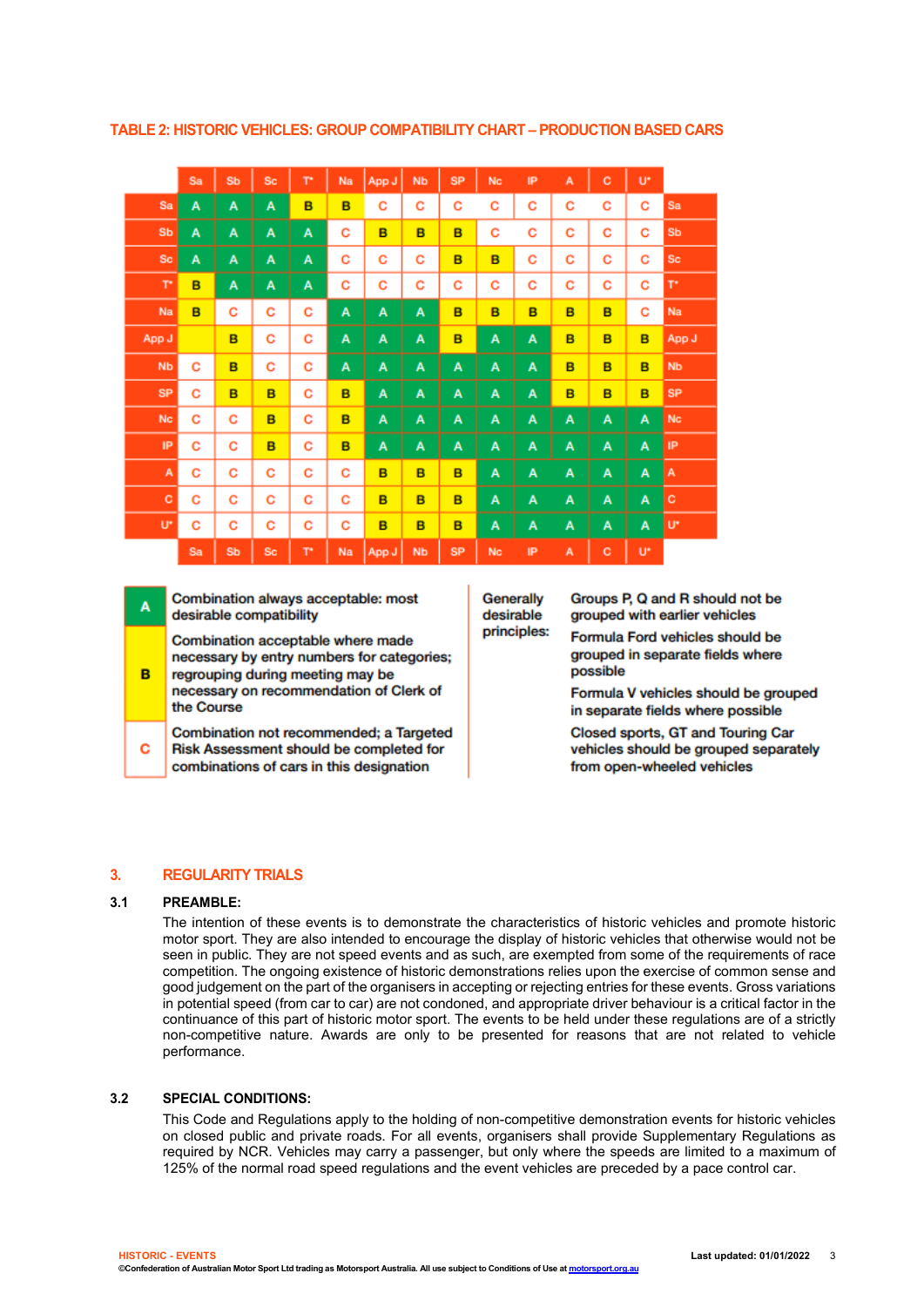# **3.3 ELIGIBLE CARS:**

The vehicles that participate in these events are those that generally comply with vehicles from the periods described in the CAMS/Motorsport Australia Manual for 5th Category historic racing prior to 1 January 1970. Additionally, the inclusion of other cars is permitted, subject to the Event Organiser having reached agreement with Motorsport Australia and the local Australian Historic Motor Sport Committee Member or Historic Eligibility Officer. A high standard of period presentation is a requirement and vehicles that are not presented in that fashion may be excluded from the event. The original style of paintwork and livery is encouraged. No advertising material or sign is permitted unless it was used on the subject vehicle in the period the vehicle is representing, or unless approved by the Australian Historic Motor Sport Committee in accordance with Article 1.8 of the 5th Category – Historic Cars General Regulations. Vehicles may display numbers to aid their recognition by spectators. Such numbers must be removed or covered if the vehicle is driven on public roads other than at the event.

All vehicles will be required to have at least one of the following form of current registration:

- (a) Road registered
- (b) Club registration
- (c) Permit to operate an unregistered vehicle

Participating vehicles may be required to be subject to an exhaust noise emission test prior to starting in an event or at any time during the event. The maximum noise emission permitted (unless a specific exemption is obtained) is 95 dB(A) measured at 30m distance whilst the vehicle is being driven under full acceleration.

#### **3.4 DRIVER REQUIREMENTS:**

The requirements for drivers in these events are not as stringent as for competitions such as speed events or regularity trials. However, as demonstrations may be conducted at speeds in excess of normal road speeds, unless restricted otherwise, these events shall be open to drivers who will be required to produce a current Motorsport Australia Level 2S or 2SJ Licence (refer "General Regulations of Motorsport Australia" in the Motorsport Australia Manual) as a minimum, together with proof of current membership of a Motorsport Australia-affiliated car club.

#### **3.5 SAFETY EQUIPMENT:**

- (a) Drivers must wear helmets and, in open vehicles, goggles/visors complying with Schedule D (refer "General Requirements for Cars and Drivers"). Motorsport Australia recommends that competitors wear an approved full-face helmet when driving in open vehicles (refer Schedule D).
- (b) Fire resistant clothing as detailed in Schedule D Apparel is recommended but drivers must wear a minimum of a cotton "boiler suit/coveralls", covering the body from ankles to wrists and neck, plus suitable and appropriate footwear, which does not have synthetic materials in the upper part. If drivers have racing overalls they are encouraged to wear them.
- (c) Vehicles will be required to undergo safety scrutineering prior to the demonstration event. This will comprise a check of the suitability of the vehicle to be driven in excess of normally regulated road speed levels. Any vehicle shall be excluded from the event by the scrutineers if they ascertain it cannot be made comply with a suitable level of safety.
- (d) All vehicles must be equipped with a fire extinguisher that complies with Schedule H Fire Extinguishers (refer "General Requirements for Cars and Drivers") of at least 900g capacity.
- (e) Seat belt, roll bars and other safety equipment are not a formal requirement of this type of events, but are highly recommended.

#### **3.6 EVENT PROPOSALS:**

- (a) The organising body must be a Motorsport Australia-affiliated club, or a body working in conjunction with a Motorsport Australia-affiliated club.
- (b) These rules cover demonstration events run on closed public or private roads. Events run at other venues such as race circuits are covered in "Race" in the Motorsport Australia Manual of Motor Sport.
- (c) An application for a permit to hold a demonstration event must be submitted to Motorsport Australia four weeks prior to the event, complete with copies of the supplementary regulations, the entry form and a plan of the event layout.
- (d) Motorsport Australia and police requirements regarding spectator safety and control must be observed.